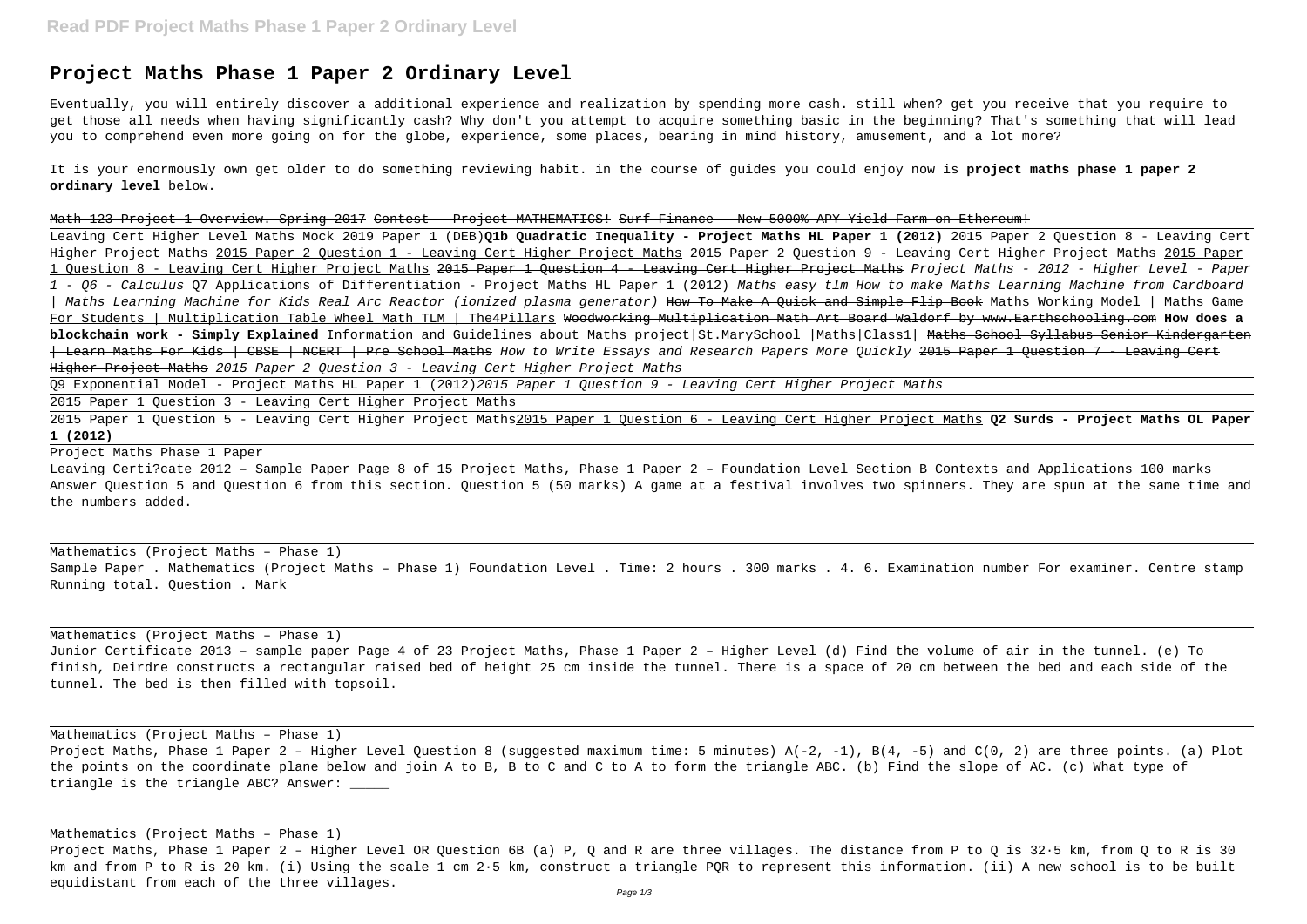Mathematics (Project Maths – Phase 1) Junior Certificate 2013 Page 3 of 19 Project Maths, Phase 1 Paper 2 – Higher Level Question 1 (Suggested maximum time: 10 minutes) Liam's garden is in the shape of a square. It has four equal right-angled triangular lawns and a smaller square patio in the centre, as shown. (a) Find the length of the hypotenuse of one of the right angled

## Mathematics (Project Maths – Phase 1)

Junior Certificate 2011 – sample paper Page 2 of 23 Project Maths, phase 1 Paper 2 – Higher Level . Instructions . There are seventeen questions on this examination paper. Answer all questions. Questions do not necessarily carry equal marks. To help you manage your time during this examination, a maximum time for each question is suggested.

Mathematics (Project Maths – Phase 1)

Leaving Certi?cate 2012 – Sample Paper Page 11 of 19 Project Maths, Phase 1 Paper 2 – Higher Level (vi) By taking suitable readings from your diagram, or otherwise, calculate the slope of the line of best ?t. (vii) Explain how to interpret this slope in this context. (viii) The student collected the data using a telephone survey. Numbers were randomly

Mathematics (Project Maths Phase 1) Leaving Certi?cate 2012 Page 4 of 19 Project Maths, Phase 1 Paper 2 – Higher Level Question 2 (25 marks) The equations of two circles are: 22 1 22 2: 6 10 29 0:22430 cx y x y cx y x y +?? + = +? ? ? = (a) Write down the centre and radius-length of each circle. (b) Prove that the circles are touching. centre of  $cl:$   $\_\_$ 

Mathematics (Project Maths – Phase 1)

Junior Certificate 2013 – sample paper Page 7 of 19 Project Maths, Phase 1 Paper 2 – Ordinary Level (b) Display the data in a way that allows you to compare the two samples. (Use a separate display for each sample.) (c) Based on your answer to part (b), write down one similarity and one difference between the two samples?

## Mathematics (Project Maths – Phase 1)

Junior Certificate 2011 – sample paper Page 2 of 19 Project Maths, Phase1 Paper 2 – Ordinary Level . Instructions . There are sixteen questions on this examination paper. Answer all questions. Questions do not necessarily carry equal marks. To help you manage your time during this examination, a maximum time for each question is suggested.

Mathematics (Project Maths – Phase 1) Mathematics (Project Maths – Phase 1) Paper 2 Ordinary Level Monday 13 June Morning 9:30 – 11:30 300 marks Examination number Centre stamp Running total For examiner Question Mark Question Mark 1 11 2 12 3 13 4 14 5 15 6 16 7 17 8 9 10 Total Grade

Mathematics (Project Maths – Phase 1) Junior Certificate Examination 2011 Sample Paper Mathematics (Project Maths – Phase 1) Foundation Level Time: 2 hours 300 marks For examiner Examination number Question Centre stamp Mark Question 1 11 2 12 3 13 4 14 5 15 6 16 7 17 8 18 9 Running total 10 Mark Grade Total Instructions There are eighteen questions on this examination paper ...